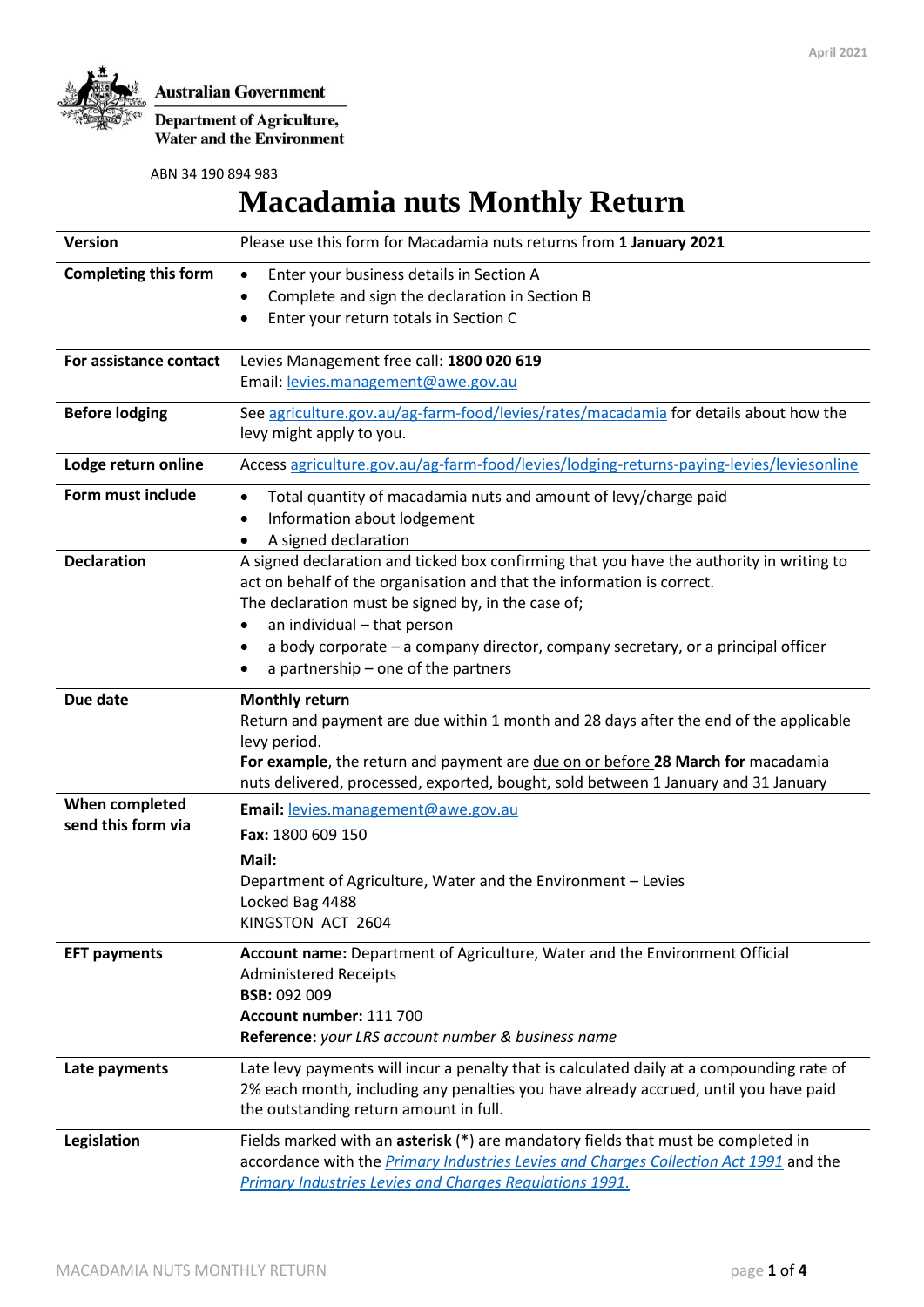

OFFICE USE ONLY

Date: Return ID: Signed:

# **Macadamia nuts Monthly Return**

# SECTION A: Lodgement details

| LRS account number                                                                                                                                                                                                               |                                                                                                                    | Month ended* |    |  |  |  |  |  |  |
|----------------------------------------------------------------------------------------------------------------------------------------------------------------------------------------------------------------------------------|--------------------------------------------------------------------------------------------------------------------|--------------|----|--|--|--|--|--|--|
| Please note that your LRS account number is required for account management purposes.                                                                                                                                            |                                                                                                                    |              |    |  |  |  |  |  |  |
| ABN/ACN*                                                                                                                                                                                                                         |                                                                                                                    |              |    |  |  |  |  |  |  |
| Name*                                                                                                                                                                                                                            |                                                                                                                    |              |    |  |  |  |  |  |  |
|                                                                                                                                                                                                                                  | Please note that name can be either the name of a company or an individual. Please use whichever is most relevant. |              |    |  |  |  |  |  |  |
| Address*                                                                                                                                                                                                                         |                                                                                                                    |              |    |  |  |  |  |  |  |
| Postal Address*                                                                                                                                                                                                                  |                                                                                                                    |              |    |  |  |  |  |  |  |
| Phone                                                                                                                                                                                                                            | Fax                                                                                                                |              |    |  |  |  |  |  |  |
| Email                                                                                                                                                                                                                            |                                                                                                                    |              |    |  |  |  |  |  |  |
| Method of payment:                                                                                                                                                                                                               | EFT   Cheque   Money Order   Levy/Charge paid*                                                                     |              | \$ |  |  |  |  |  |  |
| <b>SECTION B: Declaration</b>                                                                                                                                                                                                    |                                                                                                                    |              |    |  |  |  |  |  |  |
| Declaration: I declare that to the best of my knowledge the information contained on this return form and any<br>attachments is correct in every essential detail. Giving false or misleading information is a criminal offence. |                                                                                                                    |              |    |  |  |  |  |  |  |
| Title<br>First name*                                                                                                                                                                                                             | Last name*                                                                                                         |              |    |  |  |  |  |  |  |
| I have the authority to sign this declaration as a director, secretary or principal officer of the body<br>corporate, partner, owner or other person, authorised in writing to act on behalf of this organisation.               |                                                                                                                    |              |    |  |  |  |  |  |  |
| Signature*                                                                                                                                                                                                                       |                                                                                                                    | Date*        |    |  |  |  |  |  |  |



**Australian Government** 

**Department of Agriculture,** Water and the Environment

ABN 34 190 894 983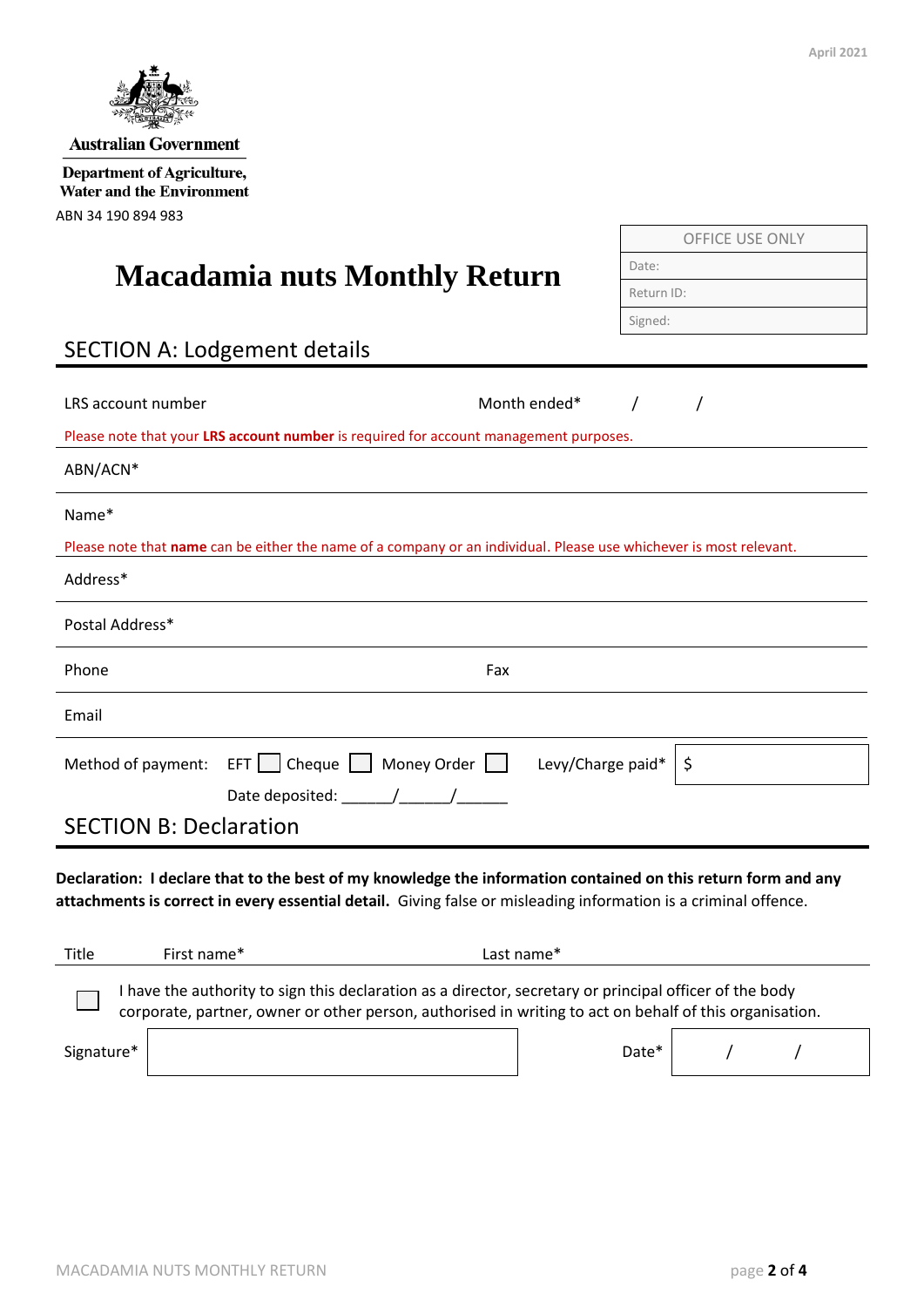

#### **Australian Government**

**Department of Agriculture, Water and the Environment** 

ABN 34 190 894 983

## SECTION C: Total quantity and levy/charge details

#### **Macadamia Nuts**

| Commodity                       | LMU | (i)<br><b>TOTAL Actual</b><br>quantity | (i)<br><b>TOTAL Deemed</b><br>quantity | $(i) + (ii) = (iii)$<br><b>TOTAL</b><br>Leviable/Chargeable<br>Quantity | (iv)<br>Levy/Charge<br>Rate | $(iii) \times (iv) =$<br>Levy/Charge<br>Payable/Paid |
|---------------------------------|-----|----------------------------------------|----------------------------------------|-------------------------------------------------------------------------|-----------------------------|------------------------------------------------------|
| <b>Dried kernel</b><br>Domestic | 071 | Kg<br>07a                              | Kg<br>07 <sub>b</sub>                  | Кg<br>07                                                                | 25.21cents/kg               | \$<br>А                                              |
| <b>Dried kernel</b><br>Export   | 071 | Kg<br>09a                              | Kg<br>09 <sub>b</sub>                  | Кg<br>09                                                                | 25.21cents/kg               | \$<br>B                                              |
|                                 | -\$ |                                        |                                        |                                                                         |                             |                                                      |

GST is not applied to Australian Government levies and charges.

## SECTION D: Exemptions

A producer of macadamia nuts is not liable to pay the levy and charge on the macadamia nuts that are sold or used to manufacture oil or to manufacture goods that are not for human consumption.

A producer of macadamia nuts is also not liable to pay the levy or charge if the total amount of charge and levy payable on the macadamia nuts in the calendar year is less than \$120.